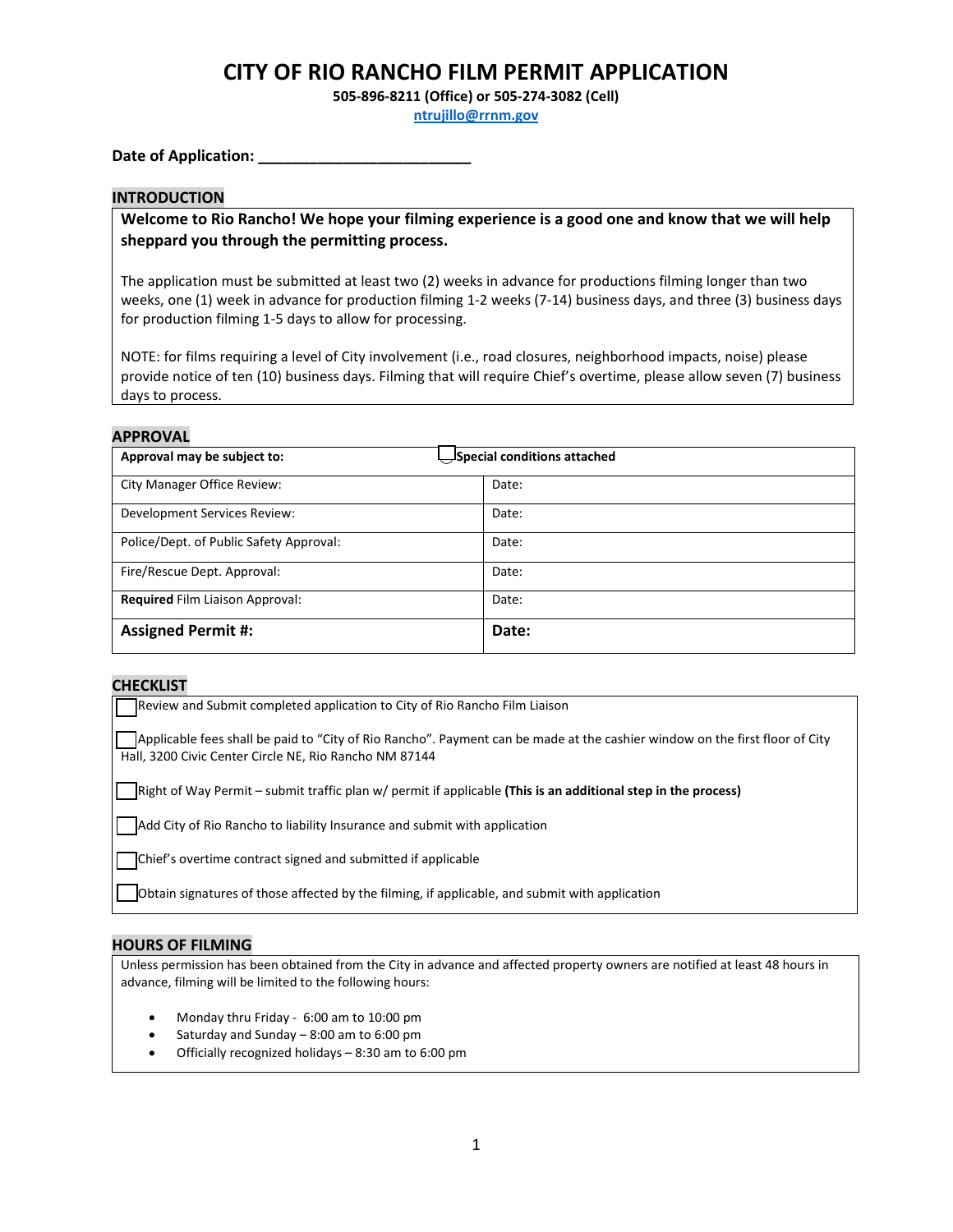**505-896-8211 (Office) or 505-274-3082 (Cell)**

**[ntrujillo@rrnm.gov](mailto:ntrujillo@rrnm.gov)**

### **IMPORTANT INFORMATION**

#### **I. Notification of Neighbors:**

The applicant shall provide a short written description, approved by the Film Liaison, Department of Police/Public Safety and Fire/Rescue Department of the schedule for the proposed production to the owners and residents of each property in the affected neighborhood (as defined by the boundaries set by the Police/Department of Public Safety and Fire/Rescue Department). The applicant or his designee shall gather names, signatures, addresses, phone numbers and any objections from the property owners in this boundary and submit to the Film Liaison.

#### II. **City Control / Use of City Property:**

The applicant agrees that the City of Rio Rancho shall have full control over the use of right of ways, public streets and building of the City while being used, as well as control over the hours of production and the general location of the production. The City reserves the full and absolute right to prohibit all filming or to order cessation of filming if determined to be detrimental to the public health, safety and welfare. The applicant shall agree to allow the respective City (Departments of Police/Public Safety and Fire/Rescue etc.) to inspect all structures and / or devices and equipment to be used in connection with the filming and taping if required by the (Department of Police/Public Safety and Fire/Rescue Departments etc. )

#### III. **Temporary Food Service Permits:**

Any food service operation that is working in conjunction with a production and is not licensed by the State of New Mexico must apply for a Temporary Food Service Permit from the New Mexico Environment Department. For information, please call (505) 827-1840 or visit www.nmev.state.nm.us

#### **Please Print In Ink Only or Type**

#### **Application must be complete. Please review contents of the application. Use the checklist to be assured that all information is submitted.**

| <b>PRODUCTION COMPANY</b>       |                      |
|---------------------------------|----------------------|
| <b>Production Company Name:</b> | Phone:               |
| <b>Production Co Address:</b>   | Fax:                 |
| City:                           | State:<br>Zip:       |
| <b>Production Co Contact:</b>   | Title:               |
| E-Mail:                         | Date of Application: |

#### **APPLICANT**

| .                  |        |        |      |
|--------------------|--------|--------|------|
| Applicant Name:    |        | Title: |      |
| Applicant Address: |        |        |      |
| City:              | State: |        | Zip: |
| Phone:             | Cell:  |        | Fax: |
| E-Mail:            |        |        |      |

#### **ON-SITE REPRESENTATIVE**

**PRODUCTION COMPANY**

| Name: |                                                  | Title: |      |
|-------|--------------------------------------------------|--------|------|
| Cell: | $\cdot$ .<br>$\overline{\phantom{0}}$<br>E-mail: |        | Fax: |

#### **ACKNOWLEDGEMENT**

| The APPLICANT agrees to have a representative on site at all times during production with authority over filming, director, crews, and all<br>other aspects of their operation and empowered to act for the APPLICANT.                                  |            |       |        |
|---------------------------------------------------------------------------------------------------------------------------------------------------------------------------------------------------------------------------------------------------------|------------|-------|--------|
| I hereby acknowledge that I have read this entire application and affirm that all information provided is correct. I agree to comply with the<br>requirements of the City of Rio Rancho as outlined in all applicable laws, ordinances and regulations. |            |       |        |
| Print Name:                                                                                                                                                                                                                                             | Applicant: |       | Agent: |
| Signature:                                                                                                                                                                                                                                              |            | Date: |        |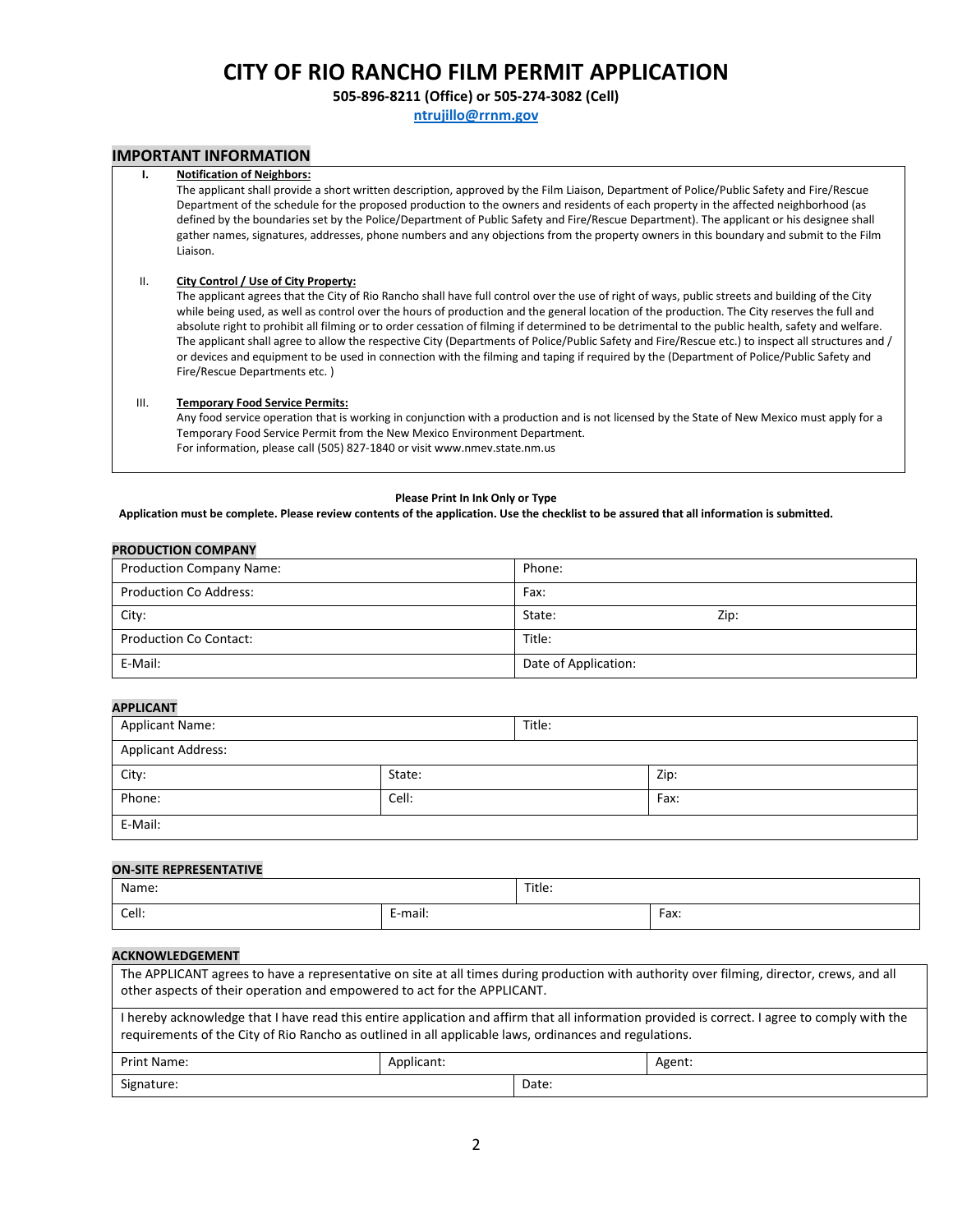**505-896-8211 (Office) or 505-274-3082 (Cell)**

**[ntrujillo@rrnm.gov](mailto:ntrujillo@rrnm.gov)**

| <b>FILMING IN RIO RANCHO</b>                                       |
|--------------------------------------------------------------------|
| Project Title:                                                     |
|                                                                    |
| Project Type: (check one)                                          |
| Commercial                                                         |
| Documentary                                                        |
| <b>Educational</b>                                                 |
| Feature Film                                                       |
| Infomercial                                                        |
| Stills                                                             |
| TV Series / Pilot                                                  |
| Video                                                              |
| Other:                                                             |
| Filming Location in Rio Rancho: (add additional page if necessary) |
|                                                                    |
|                                                                    |
|                                                                    |
|                                                                    |
|                                                                    |
|                                                                    |
|                                                                    |
|                                                                    |
|                                                                    |
|                                                                    |
|                                                                    |
|                                                                    |

## **FILM INFORMATION**

| Date(s) of Filming:          | Hours of Filming:         |
|------------------------------|---------------------------|
| Number of Production Days:   | Number of set up days:    |
| Estimated Personnel per day: | <b>Estimated NM Crew:</b> |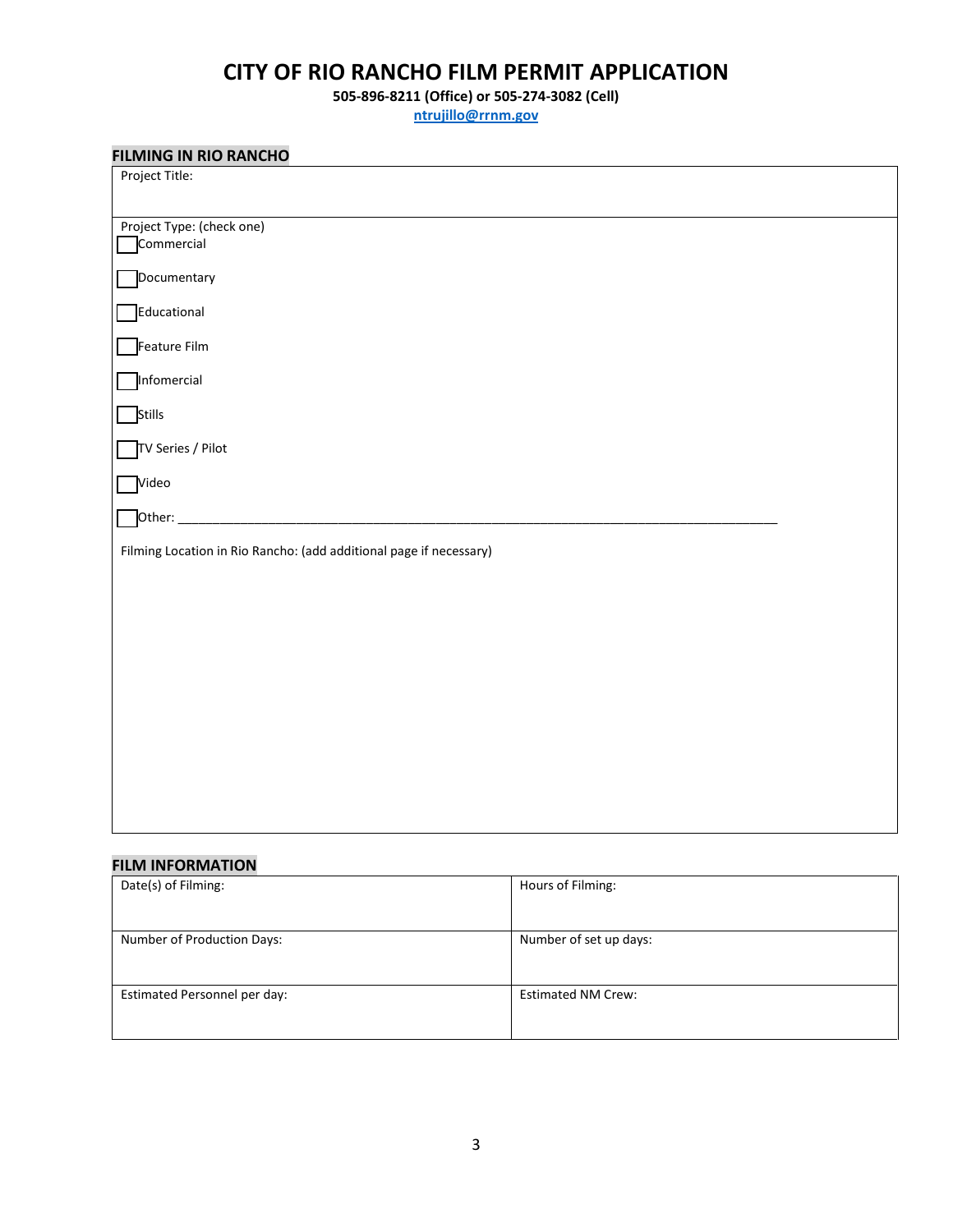505-896-8211 (Office) or 505-274-3082 (Cell)

ntrujillo@rrnm.gov

## PLEASE ATTACH A COMPLETED COPY OF THIS PAGE FOR EACH DAY/LOCATION.

| <b>Filming Date:</b>                                                                            | Time: |  |  |
|-------------------------------------------------------------------------------------------------|-------|--|--|
| Location/Address:                                                                               |       |  |  |
| Please check all that apply and provide detailed explanations. (Examples: Numbers, types, size) |       |  |  |
|                                                                                                 |       |  |  |
|                                                                                                 |       |  |  |
|                                                                                                 |       |  |  |
|                                                                                                 |       |  |  |
|                                                                                                 |       |  |  |
|                                                                                                 |       |  |  |
|                                                                                                 |       |  |  |
|                                                                                                 |       |  |  |
|                                                                                                 |       |  |  |
|                                                                                                 |       |  |  |
|                                                                                                 |       |  |  |
|                                                                                                 |       |  |  |
|                                                                                                 |       |  |  |
|                                                                                                 |       |  |  |
|                                                                                                 |       |  |  |
|                                                                                                 |       |  |  |
|                                                                                                 |       |  |  |
| Other                                                                                           |       |  |  |
| <b>Detailed Description of Shoot:</b>                                                           |       |  |  |
|                                                                                                 |       |  |  |
|                                                                                                 |       |  |  |
|                                                                                                 |       |  |  |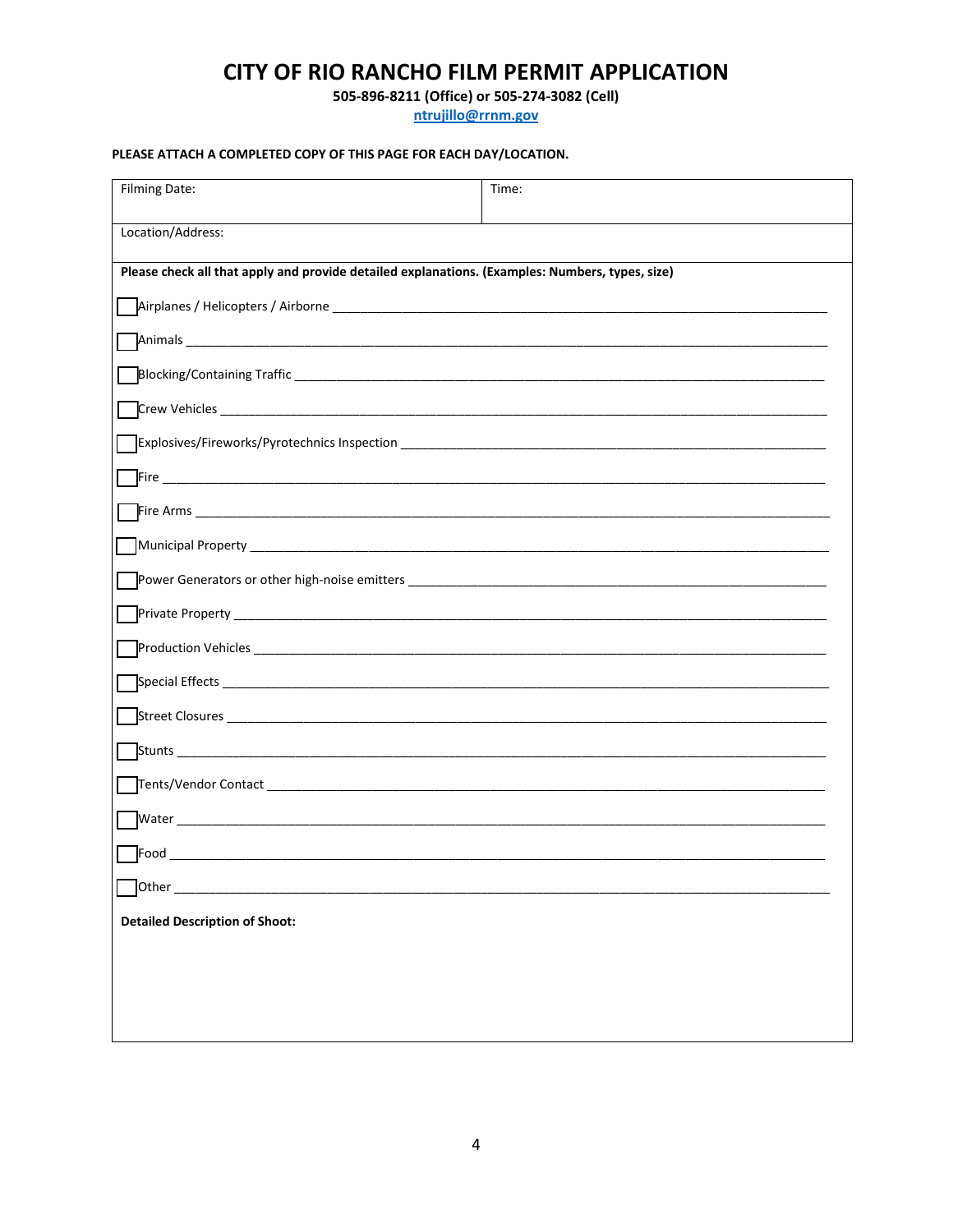**505-896-8211 (Office) or 505-274-3082 (Cell)**

**[ntrujillo@rrnm.gov](mailto:ntrujillo@rrnm.gov)**

| <b>ECONOMIC IMPACT INFORMATION</b>                                             |        |  |  |
|--------------------------------------------------------------------------------|--------|--|--|
| Name of Rio Rancho Hotel:                                                      | Phone: |  |  |
|                                                                                |        |  |  |
|                                                                                |        |  |  |
|                                                                                |        |  |  |
| Number of Room Nights (out-of-town crew / talent multiplied by nights stayed): |        |  |  |
|                                                                                |        |  |  |
|                                                                                |        |  |  |
|                                                                                |        |  |  |
| Other anticipated Economic impact (i.e. catering, materials etc.):             |        |  |  |
|                                                                                |        |  |  |
|                                                                                |        |  |  |
|                                                                                |        |  |  |

## **POLICE / PUBLIC SAFETY**

If filming is to be cancelled, It is the sole responsibility of the production Company to notify hired law enforcement, any other city employees or city locations two (2) business days in advance.

## **There is no form required to cancel; phone and/or e-mail cancellation to both:**

Lt. Ken Willey Department of Public Safety Office #: (505) 891-5929 Cell #: (505) 250-7063 kwilley@rrnm.gov

Jessica Duron-Martinez Lieutenant, Acting Fire Marshal Office #: (505) 891-5924 Cell #: (505) 917-6552 Jduron-martinez@rrnm.gov

It is also the Production Company's responsibility to confirm receipt and approval of cancellation request. The Production Company will assume responsibility of compensation should this directive not be filed.

## **Traffic / Safety Plan Submitted:**

 $\Box$ Attached

 $\Box$  On file with Department of Police/Public Safety

⃝ On File with the Department of Public Works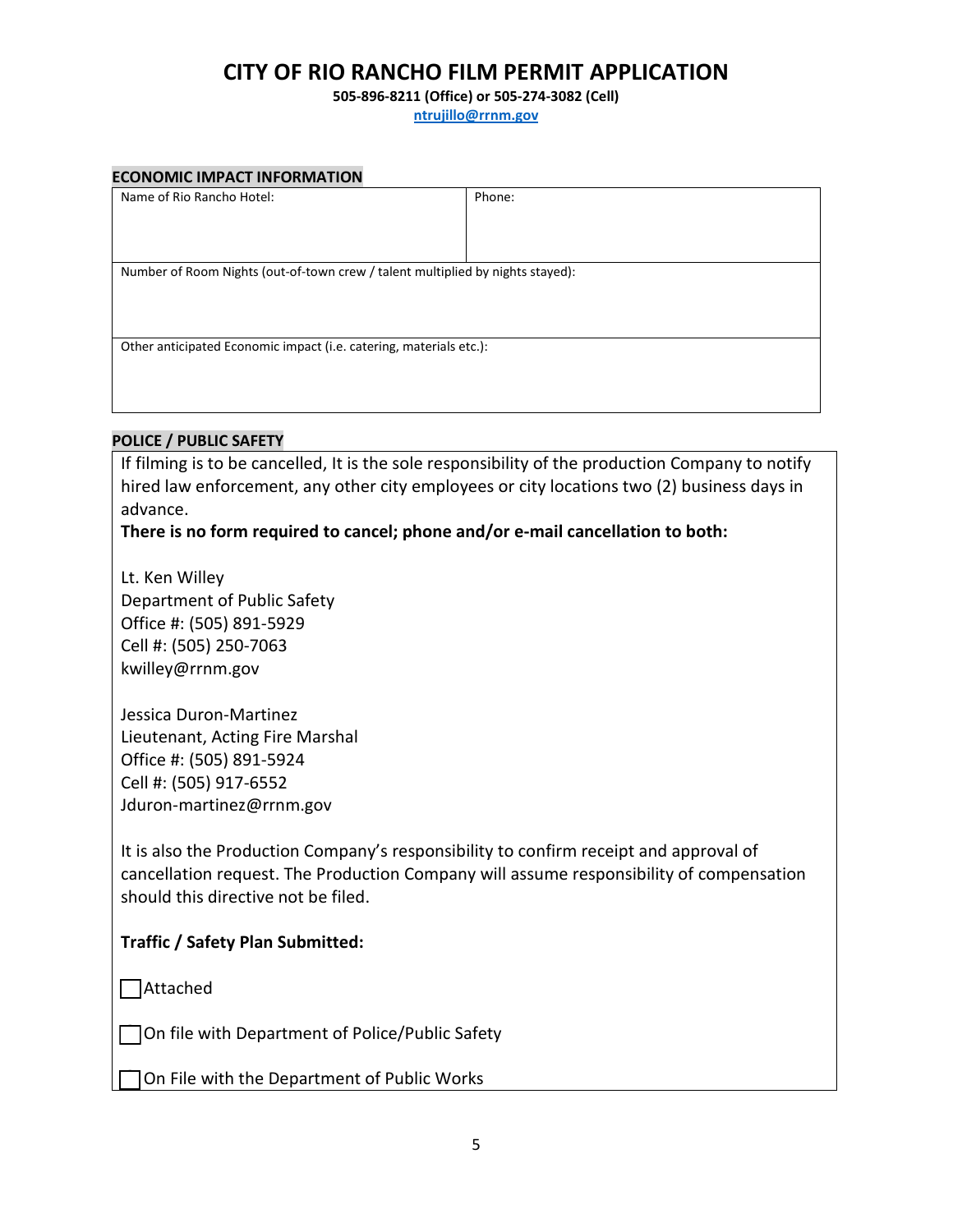**505-896-8211 (Office) or 505-274-3082 (Cell)**

**[ntrujillo@rrnm.gov](mailto:ntrujillo@rrnm.gov)**

| <b>TRAFFIC PLAN / RIGHT OF WAY PLAN</b><br>The Department of Police/Public Safety and the Fire/Rescue Departments will approve/revise traffic plans, detours, and final<br>number of city personnel assignments as well as determine resident/business notification and consent requirements. If these<br>departments deem before or during your production that additional staff and/or resources are needed to ensure the health,<br>safety, and welfare of citizens you will be required to pay all applicable fees. |
|-------------------------------------------------------------------------------------------------------------------------------------------------------------------------------------------------------------------------------------------------------------------------------------------------------------------------------------------------------------------------------------------------------------------------------------------------------------------------------------------------------------------------|
| Provide a map with:<br>Location                                                                                                                                                                                                                                                                                                                                                                                                                                                                                         |
| Proposed Traffic Plan                                                                                                                                                                                                                                                                                                                                                                                                                                                                                                   |
| Proposed detours if applicable                                                                                                                                                                                                                                                                                                                                                                                                                                                                                          |
| Please include the number of police, fire and/or EMS personnel you are requesting and why.                                                                                                                                                                                                                                                                                                                                                                                                                              |
| The cost per employee is \$45.00 per hour with a 3 hour minimum                                                                                                                                                                                                                                                                                                                                                                                                                                                         |
| CONTACT: Chad Phillips (505) 891-5042 (Office) 505-235-9630 (Cell) cphillips@rrnm.gov                                                                                                                                                                                                                                                                                                                                                                                                                                   |
| POLICE AND FIRE/EMS OVERTIME<br>\$45.00 per hour / per officer with 3-hour minimum                                                                                                                                                                                                                                                                                                                                                                                                                                      |
| Chief's Overtime contract signed by applicant:<br>Required                                                                                                                                                                                                                                                                                                                                                                                                                                                              |
| Not required                                                                                                                                                                                                                                                                                                                                                                                                                                                                                                            |
| On file with the Department of Public Safety                                                                                                                                                                                                                                                                                                                                                                                                                                                                            |
| To obtain Chief's Overtime contract:<br>Police/Department of Public Safety Traffic Control<br>Corporal Richard L. Martinez<br>(505) 417-2780 or (505) 544-6400<br>rimartinez@rrnm.gov                                                                                                                                                                                                                                                                                                                                   |
| Fire & EMS<br>Jessica Duron-Martinez<br>505-891-5924 Office<br>(505) 917-6552 Cell<br>Jduron-martinez@rrnm.gov                                                                                                                                                                                                                                                                                                                                                                                                          |
| <b>SAFETY PROCEDURES</b><br>Any filming requiring safety resources, such as traffic control, etc. requires a chief's overtime agreement from<br>Police/Department of Public Safety Traffic Control and Fire & Rescue Departments. Applicant must obtain and submit the<br>agreement form from the applicable department. Payment of Police and Fire & Rescue department personnel and equipment<br>fee is required prior to the issuance of an approved Filming Permit.                                                 |
| The City reserves the right to require that a certain number of Police/Department of Public Safety personnel and Fire & Rescue<br>Department personnel are present during filming.                                                                                                                                                                                                                                                                                                                                      |

**Fee Schedule**

Police/Department of Public Safety personnel: \$45.00 per hour/per officer Fire & Rescue Department Personnel: \$45.00 per hour/per officer Police and Fire Vehicles: \$100.00 per vehicle/per hour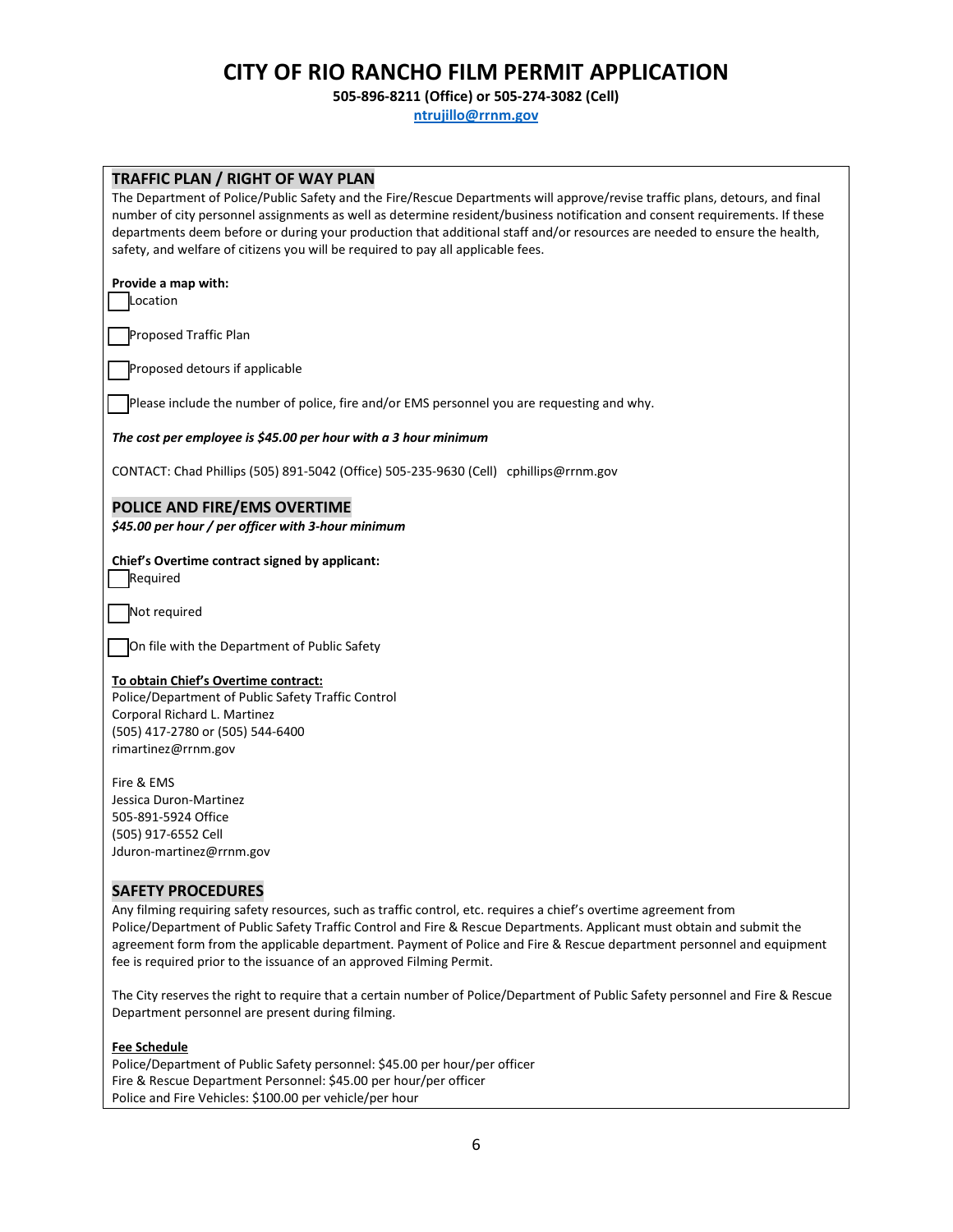**505-896-8211 (Office) or 505-274-3082 (Cell)**

**[ntrujillo@rrnm.gov](mailto:ntrujillo@rrnm.gov)**

| PERMISSION TO USE PRIVATE PROPERTY FOR FILMING (in Lieu ofa copy of the location agreement will suffice)                                                                                                                                                                                                                                                                                                                                                                                                                  |  |
|---------------------------------------------------------------------------------------------------------------------------------------------------------------------------------------------------------------------------------------------------------------------------------------------------------------------------------------------------------------------------------------------------------------------------------------------------------------------------------------------------------------------------|--|
| TO:<br><b>City of Rio Rancho</b><br>3200 Civic Center Circle NE<br>Rio Rancho, NM 87144                                                                                                                                                                                                                                                                                                                                                                                                                                   |  |
| ("Owner") is the owner of and/or controls all rights with respect to the property that is<br>subject of this contract ("The Property") Owner represents and warrants that Owner has the right to enter into this contract in the event the<br>Owner is not the legal owner of the Property. Owner represents and warrants that Owner has secured from the legal owner the right and<br>authority to enter into this contract.                                                                                             |  |
|                                                                                                                                                                                                                                                                                                                                                                                                                                                                                                                           |  |
| City of Rio Rancho, NM _________________(zip code)                                                                                                                                                                                                                                                                                                                                                                                                                                                                        |  |
|                                                                                                                                                                                                                                                                                                                                                                                                                                                                                                                           |  |
|                                                                                                                                                                                                                                                                                                                                                                                                                                                                                                                           |  |
| To use my property for the purpose of: The state of the state of the state of the state of the state of the state of the state of the state of the state of the state of the state of the state of the state of the state of t                                                                                                                                                                                                                                                                                            |  |
|                                                                                                                                                                                                                                                                                                                                                                                                                                                                                                                           |  |
|                                                                                                                                                                                                                                                                                                                                                                                                                                                                                                                           |  |
|                                                                                                                                                                                                                                                                                                                                                                                                                                                                                                                           |  |
| Further, I hereby hold harmless and agree to indemnify the City of Rio Rancho, its elected or appointed officers, employees, agents and<br>volunteers against any claims, demands, or liability arising out of the permittee's conduct or activities while on, or using my property in<br>connection with any filming permit(s) issued by the City of Rio Rancho.                                                                                                                                                         |  |
| I certify under penalty of perjury that the foregoing is true and correct.                                                                                                                                                                                                                                                                                                                                                                                                                                                |  |
|                                                                                                                                                                                                                                                                                                                                                                                                                                                                                                                           |  |
|                                                                                                                                                                                                                                                                                                                                                                                                                                                                                                                           |  |
|                                                                                                                                                                                                                                                                                                                                                                                                                                                                                                                           |  |
| <b>LIABILITY INSURANCE</b>                                                                                                                                                                                                                                                                                                                                                                                                                                                                                                |  |
| Attached<br>On File with Rio Rancho Film Liaison                                                                                                                                                                                                                                                                                                                                                                                                                                                                          |  |
| Insurance Requirements:<br>The standard insurance requirement for shooting in New Mexico is \$1,050,000 comprehensive general liability policy, (which is limit of the<br>New Mexico Tort Claims Act). It must be issued in the form of an original certificate, covering the entire period of the shoot, naming the<br>permit issuing agency and its employees as additionally insured. Additional coverage may be required for hazardous work such as highway<br>stunts.                                                |  |
| <b>Hold Harmless Agreement:</b><br>The applicant/producer shall sign the following Hold Harmless Agreement holding the City harmless from any claim that may arise from<br>their use of designated property, right of way, or equipment with the permitted use.                                                                                                                                                                                                                                                           |  |
| I certify that I represent the firm which will be performing the filming/taping at the location specified on this application. I further certify that<br>I and my firm will perform in accordance with the directions and specifications of the City of Rio Rancho and that I and my firm will indemnify<br>and hold harmless the City of Rio Rancho for and from any loss, damage expense, claims and costs of every nature and kind arising out of or<br>in connection with the filming/taping pursuant to this permit. |  |
|                                                                                                                                                                                                                                                                                                                                                                                                                                                                                                                           |  |
|                                                                                                                                                                                                                                                                                                                                                                                                                                                                                                                           |  |
|                                                                                                                                                                                                                                                                                                                                                                                                                                                                                                                           |  |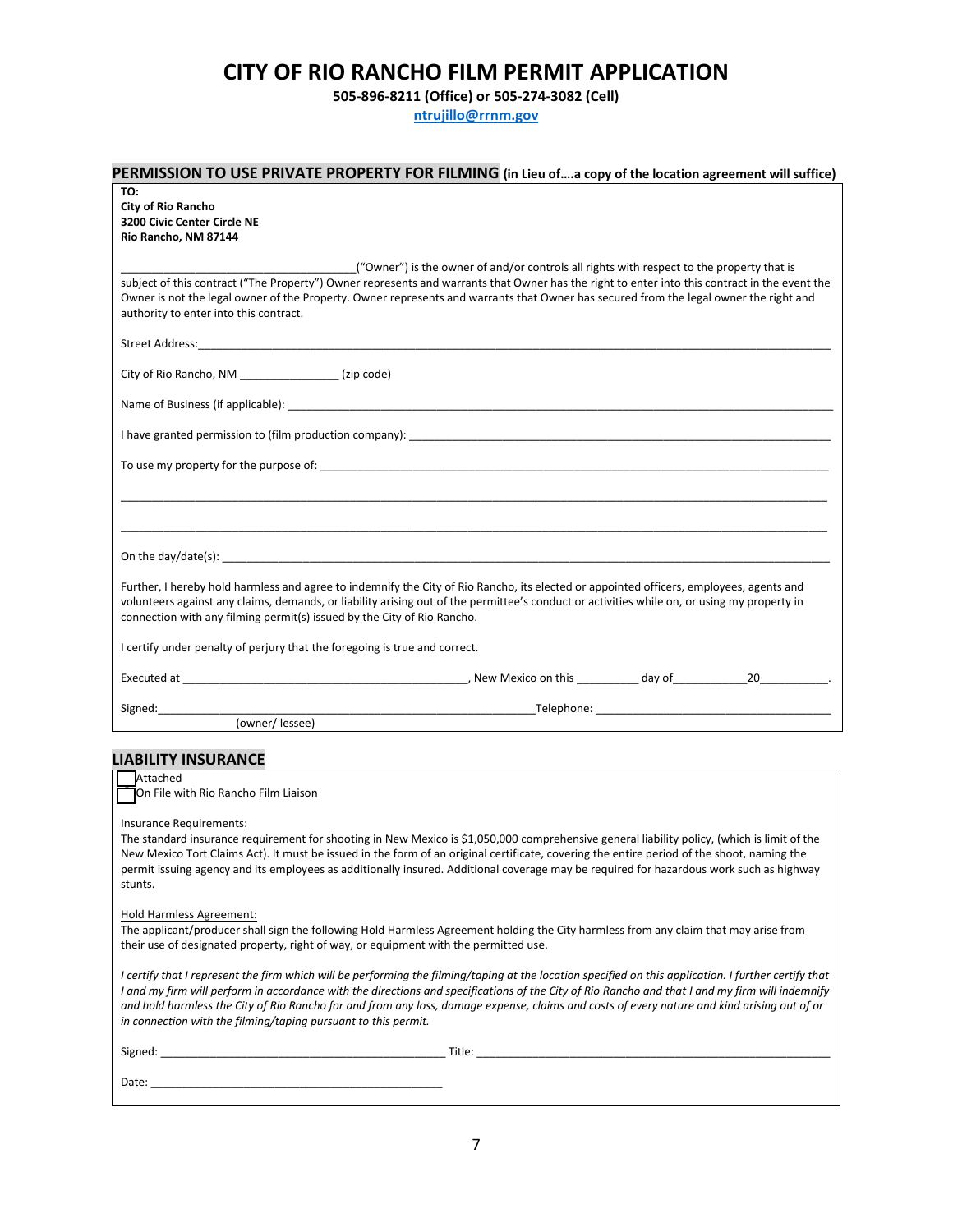**505-896-8211 (Office) or 505-274-3082 (Cell)**

**[ntrujillo@rrnm.gov](mailto:ntrujillo@rrnm.gov)**

### **NOTIFICATION TO NEIGHBORS**

The applicant shall provide a short written description, approved by the Film Liaison, Department of Police/Public Safety and Fire/Rescue Department of the schedule for the proposed production to the owners and residents of each property in the affected neighborhood (as defined by the boundaries set by the Department of Police/Public Safety and Fire/Rescue Department). The applicant or his designee shall gather names, signatures, addresses, phone numbers and any objections from the property owners in this boundary and submit to the Department of Police/Public Safety, and Fire/Rescue Department.

### **SIGNATURE REQUIREMENT FOR BUSINESS/INDIVIDUALS**

This portion of the application must have the signatures of those businesses or individual residence that will have their traffic /vehicle access interrupted or blocked by the filming. The Police/Department of Public Safety and Fire & Rescue departments may require additional businesses or residence are contacted and provide a signature if it is determined that those affected by the filming were not initially contacted by the applicant.

*We the undersigned live or do business on the street(s) propose to be closed or affected by this applicant's filming. We acknowledge that we have been informed by the applicant in reference to the proposed filming. By signing this document, I also acknowledge that I am not giving my approval or disapproval of the filming. I am only being informed of the filming.*

| NAME/SIGNATURE | <b>ADDRESS</b> | <b>PHONE</b> |
|----------------|----------------|--------------|
|                |                |              |
|                |                |              |
|                |                |              |
|                |                |              |
|                |                |              |
|                |                |              |
|                |                |              |
|                |                |              |
|                |                |              |
|                |                |              |
|                |                |              |
|                |                |              |
|                |                |              |
|                |                |              |
|                |                |              |
|                |                |              |
|                |                |              |
|                |                |              |
|                |                |              |